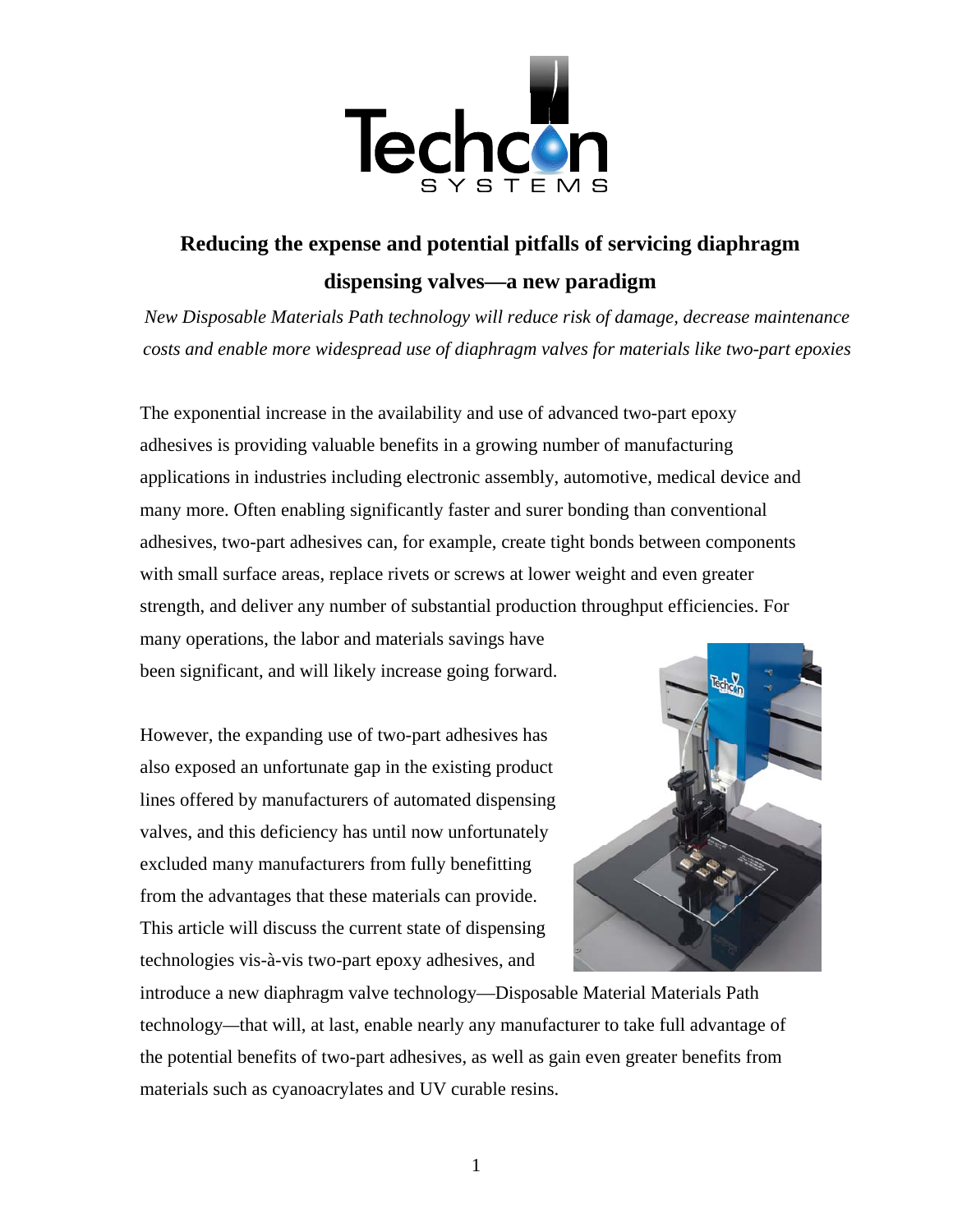

### **Fast curing adhesives—a double edged sword**

One of the most desirable properties of two-part adhesives is their rapid bonding speed and, indeed, many of these products advertise a "working life" of only a few minutes. But what this also means in real world practice is that if production lines are unexpectedly stopped, even briefly, for any of a multitude of common reasons—from a need to clear a product collision to a technician taking a break—the immobile mixed epoxies can cure very quickly in the dispensing valve. This can destroy an expensive valve, or at least lead to the need for a several hundred dollar repair, not to mention the cost of the line down time needed to remove, clean or replace the valve. Down time can easily extend to up to 30-60 minutes or more, and if sufficient replacement parts or stand-by repair resources are not immediately available, it can run into a loss of production of hours or days. Many operators justify shouldering the inventory carrying costs of several valves for this reason, and/or maintain the expense of an in-house or nearby repair infrastructure.

It should also be noted that while most of these types of issues occur with two-part adhesives, there are also similar risks associated with cyanoacrylates and UV curable resins. While, theoretically, these materials are "always" protected from air, moisture and light by proper valve selection and proper workplace procedure, many operations find that, in the real world, a technician forgetting to put a cap on the valve after the shift can quickly lead to a valve full of hardened adhesive in need of costly repair or replacement.

#### **The risk and ongoing expense of routine maintenance**

Even under more routine circumstances, such as at the end of each regular shift, operators must take the fast-curing properties of their dispensed materials into account when developing standard maintenance procedures. For example, in many operations, immediately upon scheduled stoppage of the line between shifts, technicians must quickly perform a flush of every dispensing valve nozzle to remove residual adhesive and ensure that it does not have a chance to harden. Time can be of the essence and the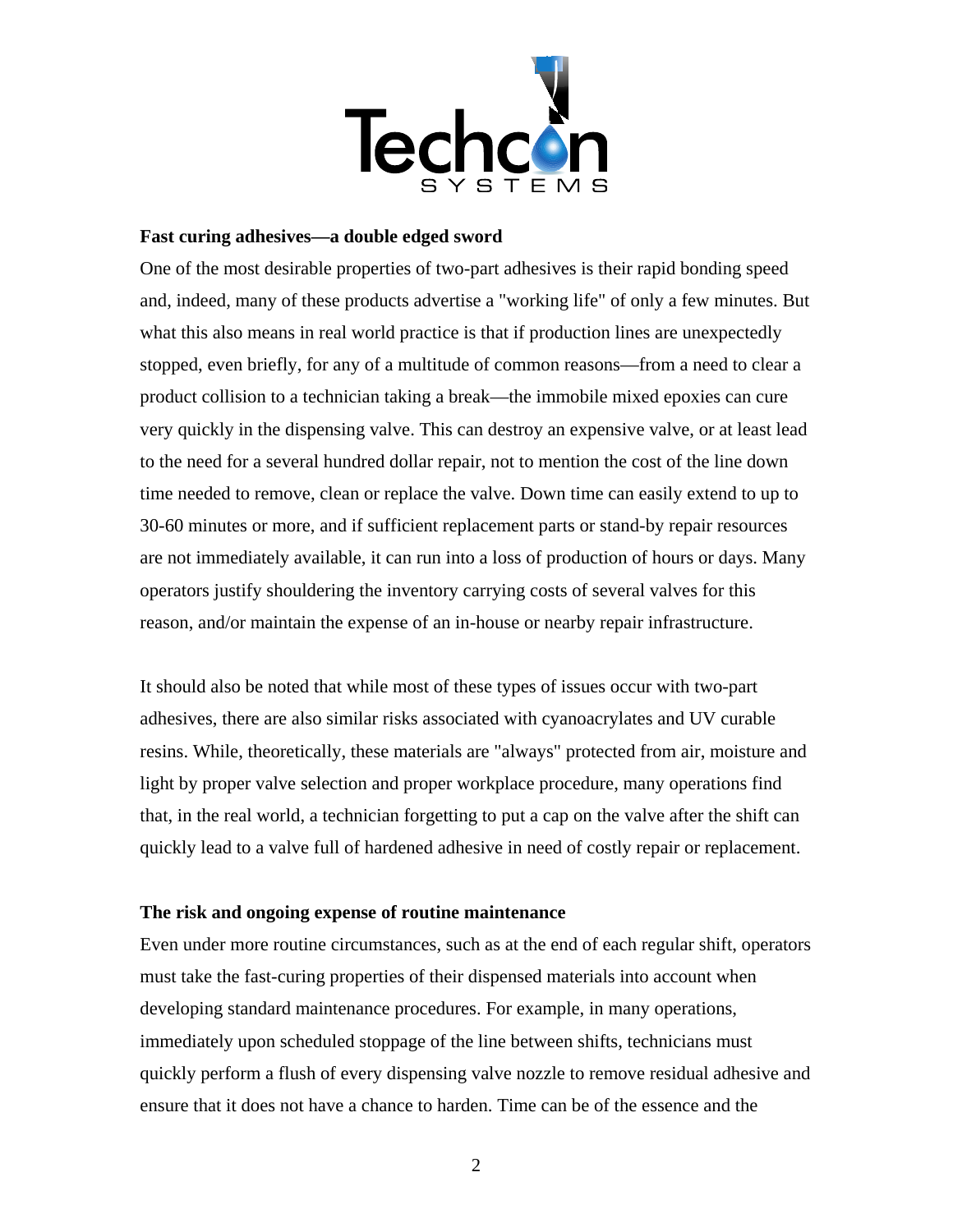

procedure can be especially risky for production lines that have numerous valves and/or use particularly fast-curing material, and sufficient manpower must be provided to ensure that the flushing of each valve can be completed within the brief window provided by the working life of the material. Getting to a valve a "little too late" is not an uncommon scenario, and is another avenue that can quickly create the need for a several hundred dollar repair or the loss of a valve entirely.

In addition to the risk, the costs relating to these currently commonplace maintenance procedures can likewise be significant. Sufficient solvent for several rounds of flushing per day must be purchased and inventoried. And, depending on the solvent used, proper disposal procedures must be followed, and related expenses accrued, with the threat of regulatory issues and fines always a possibility. Proper equipment—often a minimum of gloves and face masks—must be provided for each technician, and health and safety risks to personnel on the line and in adjacent areas—and associated liabilities—are always of concern. And, of course, there is the added expenses of technician training and labor, and the time it takes to conduct the flushing procedure itself, which eats into the productive manufacturing time of each shift.

#### **The high costs of avoiding automation**

In addition to all this, there is a hidden cost attributed to this current state of the dispensing industry, and although not showing up on ledgers, it is nonetheless significant. Seeking to avoid the risk and expense of periodically losing valves to hardened material, thousands of manufacturers are actually continuing the use of manual dispensing processes long after the volume of their operation would otherwise dictate that they upgrade their operations to automated dispensing processes. That is, instead of high speed operations, many operations are utilizing rows of technicians dispensing adhesives using a syringe and a foot pedal, incurring potentially avoidable labor costs that can be considered significant even in lower labor cost areas. Further, not only is speed and

3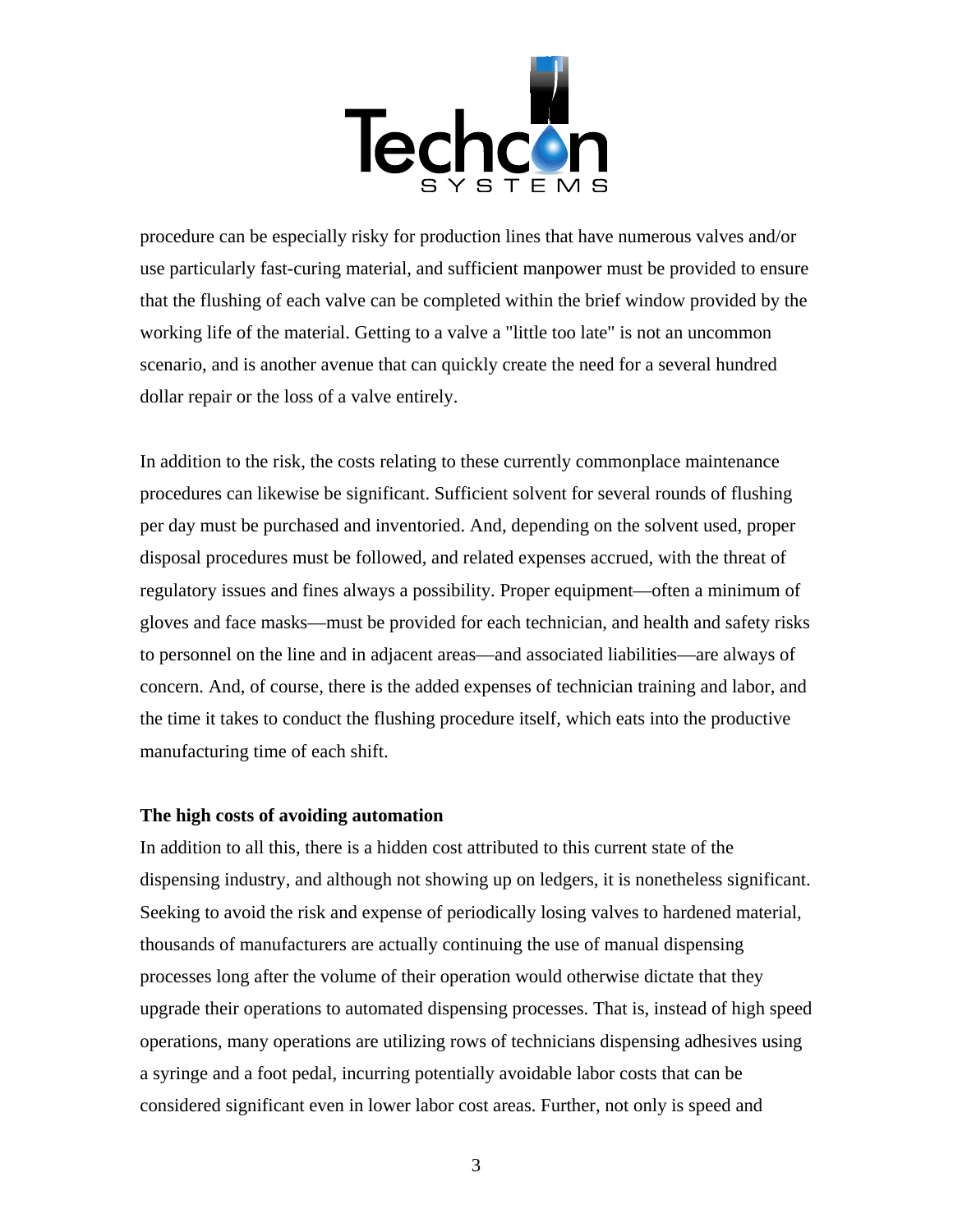

productivity suffering by this methodology, but so is quality and repeatability, with the ability to maintain consistent size and placement of material beads severely limited in a technician-dependent process.

Fortunately, these manufacturers operators will soon have little impediment to upgrading their dispensing operations to a fully automated solution. And, thousands more will be able to significantly reduce the risks and the ongoing maintenance costs of their current dispensing operations.

## **Introducing the first diaphragm valve with Disposable Material Path technology**

At one time, operations dispensing high viscosity materials of about 30,000 to 1,300,000 centipoise utilizing rotary (auger) dispensing valves faced very similar problems to those outlined above, but, for most rotary valve users, this situation has long been a thing of the past.

The ultimate solution was a patented micro-valve technology developed by Techcon Systems, an OK International company specializing in the manufacturer of precision liquid dispensing equipment. The company re-imagined the state-ofthe-art in rotary dispensing valves, creating a highly effective valve with a low cost wetted path insert that was removable, disposable and replaceable in a matter of seconds. Thousands of these valves have been proven in use, forever changing the economics of dispensing for many operations.

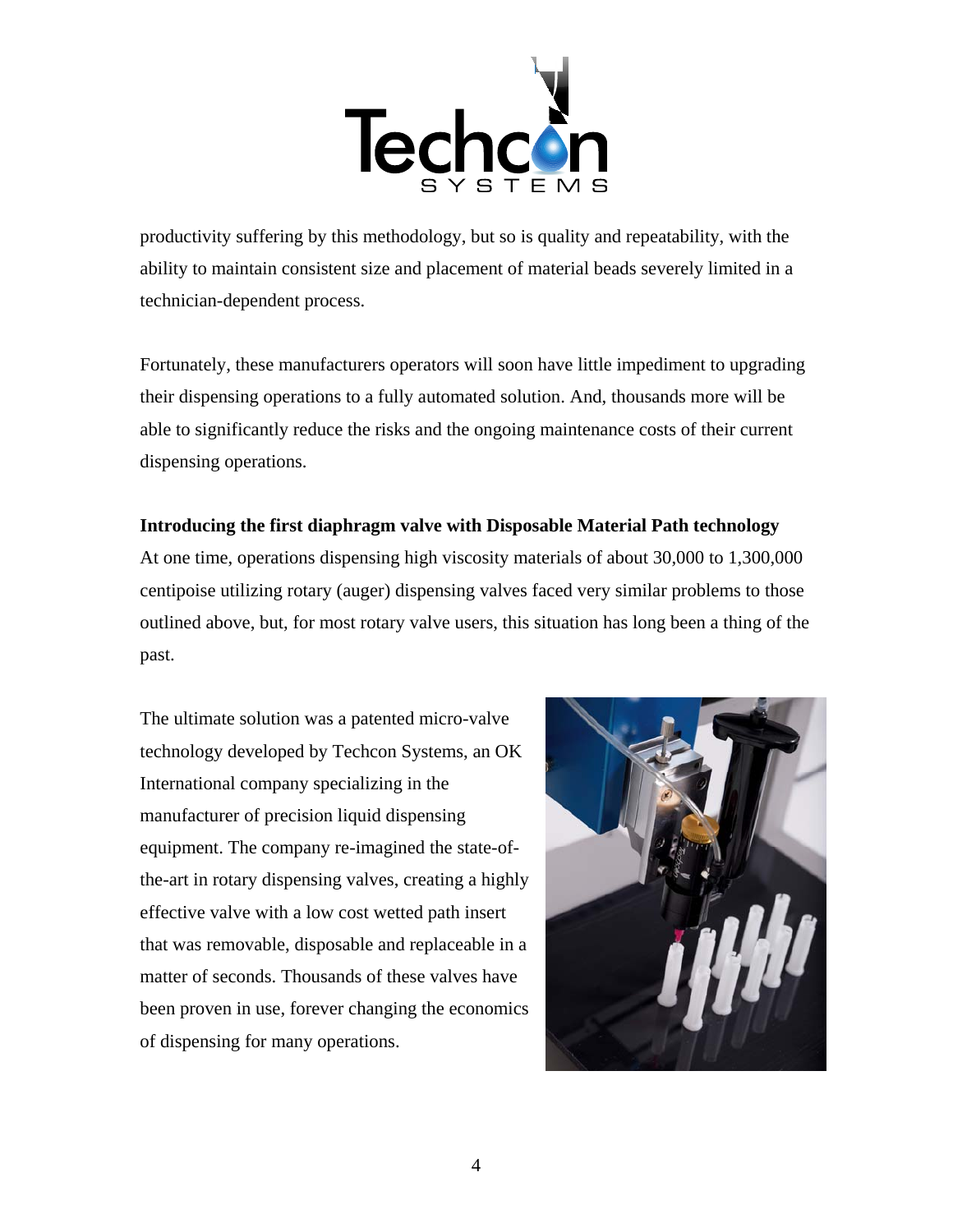

A significant investment in research and development has enabled Techcon Systems to create a similar solution for operations using low- to medium- viscosity materials of 1-50,000 centipoise that are dispensed using diaphragm valves. This new Disposable Material Path (DMP) diaphragm valve is scheduled to be released in July 2015. If it is nearly as effective as the DMP rotary valve has been, the new diaphragm valve will help

thousands of operations significantly reduce their dispensing costs, and help thousands more step up to the benefits of automated dispensing of low viscosity two-part adhesives without fear of damage to costly equipment.

#### **How it works—and how it saves**

In operation, the new DMP diaphragm valve operates not dissimilarly from standard topof-the-line diaphragm valves. Air pressure forced through the air inlet port drives a piston assembly back, opening the material path and allowing fluid to flow from the material inlet to the material outlet. Relieving the input air pressure allows the piston return spring to close the diaphragm, ensuring fast cut-off of fluid and the dispensing of an accurate, repeatable bead down to .002 ml in size, and an external stroke control adjuster makes it easy to fine-tune bead sizes with a high degree of precision.

However, in the design of the materials path, similarities between the new valve and standard diaphragm valves quickly end. The wetted parts of the DMP valve are designed to be self-contained, easily removable and disposable. Manufactured from black high density polyethylene, these highly durable inserts provide long life cycle, are compatible with a wide range of chemicals, and cost just a few dollars each. They can be quickly accessed without removing the valve from the line, simply by removing two Allen screws from the valve housing. The estimated time to remove the old insert, replace it with a new one and be ready to re-start the line is about 30-45 seconds.